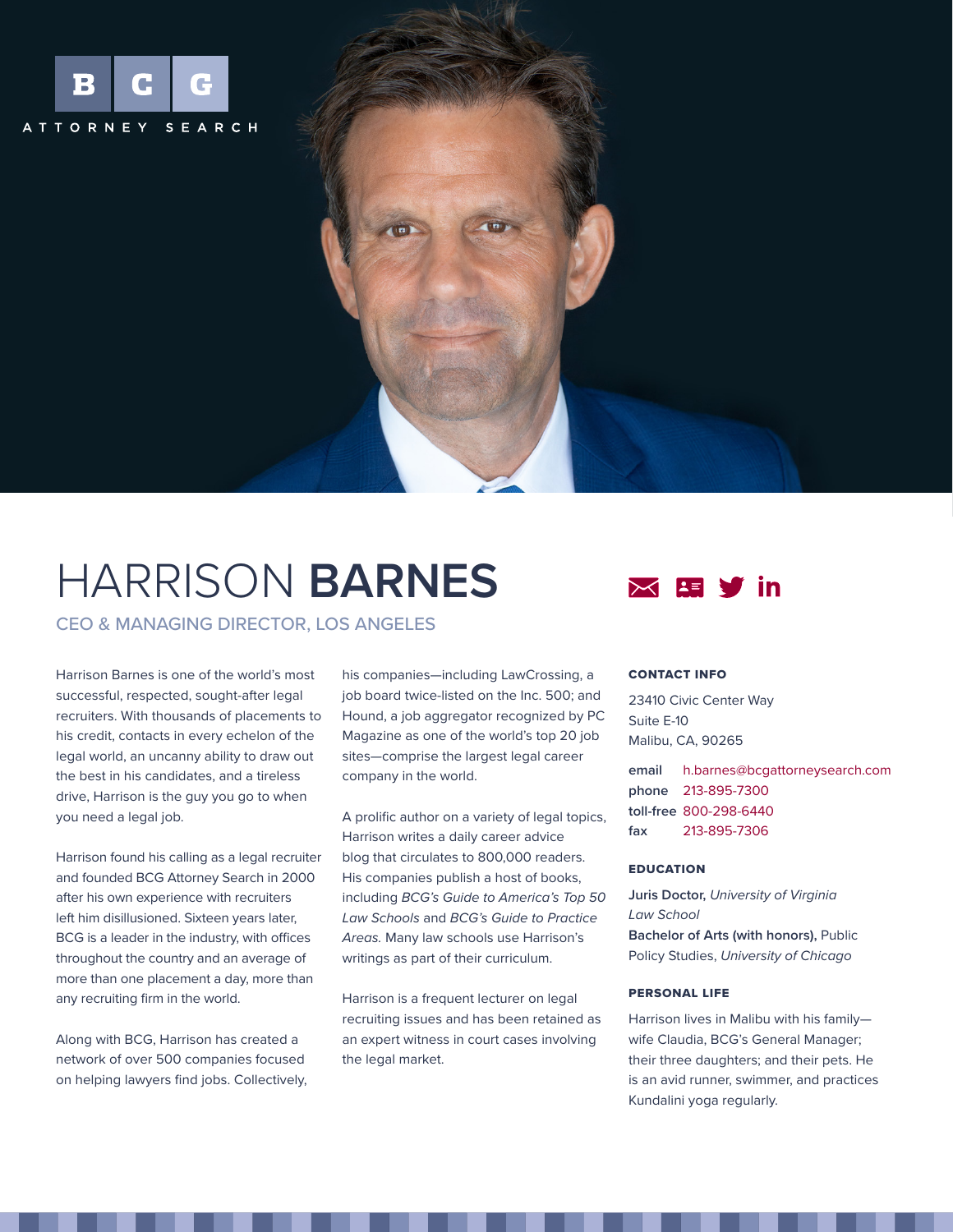#### PUBLICATIONS

## *[BCG Attorney Search Reference Guide](http://www.amazon.com/gp/product/B005FLPAH2/ref=as_li_tf_tl?ie=UTF8&tag=employmen-20&linkCode=as2&camp=217145&creative=399373&creativeASIN=B005FLPAH2) [to Legal Practice Areas](http://www.amazon.com/gp/product/B005FLPAH2/ref=as_li_tf_tl?ie=UTF8&tag=employmen-20&linkCode=as2&camp=217145&creative=399373&creativeASIN=B005FLPAH2)*

Learn to identify the intricacies of the current top 10 legal practice areas.

# *[LawCrossing's Guide to Alternative Careers](http://www.amazon.com/gp/product/B005FGAUT0/ref=as_li_tf_tl?ie=UTF8&tag=employmen-20&linkCode=as2&camp=217145&creative=399373&creativeASIN=B005FGAUT0)*

A must-read for any law school graduate or attorney considering a career change. This guide catalogs a wide range of career paths—from nonprofit services to private ventures—with detailed descriptions.

### *[Attorney Resume Secrets Revealed](http://www.amazon.com/gp/product/B005F9R130/ref=as_li_tl?ie=UTF8&camp=211189&creative=373489&creativeASIN=B005F9R130&link_code=as3&tag=emploreseai0d-20&linkId=GFSO5WOKL55LAYP6)*

Discover how to write effective resumes for attorneys and other legal professionals, step by step.

#### *[The Perfect Legal Job Search Book](http://www.amazon.com/gp/product/B005FMPEX6/ref=as_li_tl?ie=UTF8&camp=211189&creative=373489&creativeASIN=B005FMPEX6&link_code=as3&tag=emploreseai0d-20&linkId=FWUPUQXQUXXIQ2LV)*

Compiled by Legal Authority, this easy-toread guide helps you streamline the legal job search process, with tons of useful job search tips and by by highlighting common mistakes and pitfalls made by job seekers.

#### *[The Psychology of Success](http://www.amazon.com/gp/product/B005FR0FP8/ref=as_li_tf_tl?ie=UTF8&tag=employmen-20&linkCode=as2&camp=217145&creative=399373&creativeASIN=B005FR0FP8)*

The third book in the *Up the Ladder in a Down Economy* series provides valuable information on achieving and maintaining career success in an ailing economy. Though geared toward the legal field, it speaks to all career paths.

#### *[15 Greatest Growth Hacks of All Time](http://www.amazon.com/Greatest-Growth-Hacks-All-Time-ebook/dp/B00MJDCOFU)*

"Growth hacks" are innovative marketing strategies that build interactive relationships between merchants and consumers. Use these essential techniques to maximize your revenue and remain competitive.

# *[The BCG Attorney Search Guide to](http://www.amazon.com/gp/product/B005FT99Z8/ref=as_li_tf_tl?ie=UTF8&tag=employmen-20&linkCode=as2&camp=217145&creative=399373&creativeASIN=B005FT99Z8)  [America's Top 50 Law Schools](http://www.amazon.com/gp/product/B005FT99Z8/ref=as_li_tf_tl?ie=UTF8&tag=employmen-20&linkCode=as2&camp=217145&creative=399373&creativeASIN=B005FT99Z8)*

Our annual publication gives insight into how the rankings provided by U.S. News & World Report are determined. We also compile information on each school from additional sources—including law students, faculty, admissions offices, the NALP directory and the ABA-LSAC Official Guide to Approved Law Schools.

#### SELECTED ARTICLES

*[The Right and Wrong Reasons to Switch](http://www.bcgsearch.com/article/900046302/The-Right-and-Wrong-Reasons-to-Switch-Law-Firms/)  [Law Firms](http://www.bcgsearch.com/article/900046302/The-Right-and-Wrong-Reasons-to-Switch-Law-Firms/)*

*[Top 12 Reasons Attorneys Do Not Get Law](http://www.bcgsearch.com/article/900046077/Top-12-Reasons-Attorneys-Do-Not-Get-Law-Firm-Interviews/)  [Firm Interviews](http://www.bcgsearch.com/article/900046077/Top-12-Reasons-Attorneys-Do-Not-Get-Law-Firm-Interviews/)*

*[The Five Questions to Ask Yourself Before](http://www.bcgsearch.com/article/900044348/The-Five-Questions-to-Ask-Yourself-Before-Starting-a-Law-Firm-Job-Search/)  [Starting a Law Firm Job Search](http://www.bcgsearch.com/article/900044348/The-Five-Questions-to-Ask-Yourself-Before-Starting-a-Law-Firm-Job-Search/)*

*[The Importance of Networking and Your](http://www.lawcrossing.com/article/900043181/The-Importance-of-Networking-and-Your-Legal-Career/)  [Legal Career](http://www.lawcrossing.com/article/900043181/The-Importance-of-Networking-and-Your-Legal-Career/)*

*[A History of Legal Market Conditions and](http://www.bcgsearch.com/article/900042956/A-History-of-Legal-Market-Conditions-and-Attorney-Lateral-Hiring/)  [Attorney Lateral Hiring](http://www.bcgsearch.com/article/900042956/A-History-of-Legal-Market-Conditions-and-Attorney-Lateral-Hiring/)*

*[How to Choose a Recruiter Based on](http://www.hb.org/recruiting-styles-how-to-choose-a-recruiter-based-on-their-recruiting-style/)  [Recruiting Style](http://www.hb.org/recruiting-styles-how-to-choose-a-recruiter-based-on-their-recruiting-style/)*

*[Choose Your Negotiations Wisely](http://www.hb.org/choose-your-negotiations-wisely/)*

*[Look at Your Job \(or the Job You Are](http://www.hb.org/look-at-your-job-or-the-job-you-are-seeking-for-your-employers-point-of-view/)  [Seeking\) from Your Employer's Point of View](http://www.hb.org/look-at-your-job-or-the-job-you-are-seeking-for-your-employers-point-of-view/)*

*[Do Not Stop Seeing Opportunity: Step](http://www.hb.org/do-not-stop-seeing-opportunity-step-outside-your-minds-comfort-zone-and-begin-to-dream/)  [Outside Your Mind's Comfort Zone and](http://www.hb.org/do-not-stop-seeing-opportunity-step-outside-your-minds-comfort-zone-and-begin-to-dream/)  [Begin to Dream](http://www.hb.org/do-not-stop-seeing-opportunity-step-outside-your-minds-comfort-zone-and-begin-to-dream/)*

*[Being Nice Makes Good Business Sense](http://www.hb.org/you-need-to-be-nice/)*

*[Avoid Sophisticated and Saturated Markets](http://www.hb.org/avoid-sophisticated-and-saturated-markets/)*

*[Increasing Efficiency is Your Best Route to](http://www.hb.org/increasing-efficiency-is-your-best-route-to-employment-security/)  [Employment Security](http://www.hb.org/increasing-efficiency-is-your-best-route-to-employment-security/)*

*[The Dangers of Getting Jobs Through](http://www.lawcrossing.com/article/2547/The-Dangers-of-Getting-Jobs-Through-and-Working-With-Friends-and-Family/)  [Friends](http://www.lawcrossing.com/article/2547/The-Dangers-of-Getting-Jobs-Through-and-Working-With-Friends-and-Family/)*

*[External Sources and False Conflict](http://www.hb.org/external-sources-and-false-conflict/)*

*[The Use of Testimonials and Endorsements](http://www.hb.org/the-use-of-testimonials-and-endorsements-in-your-job-search/)  [in Your Job Search](http://www.hb.org/the-use-of-testimonials-and-endorsements-in-your-job-search/)*

*[People Around You Can Shape What](http://www.hb.org/people-around-you-can-shape-what-happens-to-you-avoid-the-negative-affirmations-of-others/)  [Happens to You: Avoid the Negative](http://www.hb.org/people-around-you-can-shape-what-happens-to-you-avoid-the-negative-affirmations-of-others/)  [Affirmations of Others](http://www.hb.org/people-around-you-can-shape-what-happens-to-you-avoid-the-negative-affirmations-of-others/)*

*[Four Beliefs That Are Keeping You](http://www.hb.org/four-beliefs-that-are-keeping-you-immobilized-in-your-career-and-life/)  [Immobilized in Your Career and Life](http://www.hb.org/four-beliefs-that-are-keeping-you-immobilized-in-your-career-and-life/)*

*[How to Answer the "Do You Have Any](http://www.hb.org/how-to-answer-the-do-you-have-any-questions-for-me-interview-question/)  [Questions for Me?" Interview Question](http://www.hb.org/how-to-answer-the-do-you-have-any-questions-for-me-interview-question/)*

*[The Benefits of Failure](http://www.hb.org/the-benefits-of-failure/)*

*[You Need to Be in Favor with the Right](http://www.hb.org/you-need-to-be-in-favor-with-the-right-people/)  [People](http://www.hb.org/you-need-to-be-in-favor-with-the-right-people/)*

*[Why You Should Never Miss a Company](http://www.hb.org/why-you-should-never-miss-a-company-holiday-party-of-invitation-to-your-bosss-home/)  [Holiday Party or Invitation to Your Boss's](http://www.hb.org/why-you-should-never-miss-a-company-holiday-party-of-invitation-to-your-bosss-home/)  [Home](http://www.hb.org/why-you-should-never-miss-a-company-holiday-party-of-invitation-to-your-bosss-home/)*

#### **MORE**

- Former Editor of the Virginia Law Review and Managing Editor of the Journal of Law and Politics at University of Virginia Law School
- Rhodes Scholarship nominee
- Former clerk for federal district judge at United States Department of Justice
- **Former attorney at Quinn Emanuel** Urquhart Oliver & Hedges, and Dewey Ballantine (now Dewey Lebouef)
- **Former teacher at Whittier Law School**
- Former Chief Technology Officer at Business Breakthroughs International (BBI), a business consulting and strategy firm founded by Tony Robbins and Chet Holmes
- Mentee of the late Chet Holmes, America's top marketing executive, trainer, strategic consultant and motivation expert
- His Short Task site was recently named one of Trend Watching's 50+ New Business Ideas that Defy Doom and Gloom
- His LawCrossing firm has been on the Inc. 500 twice